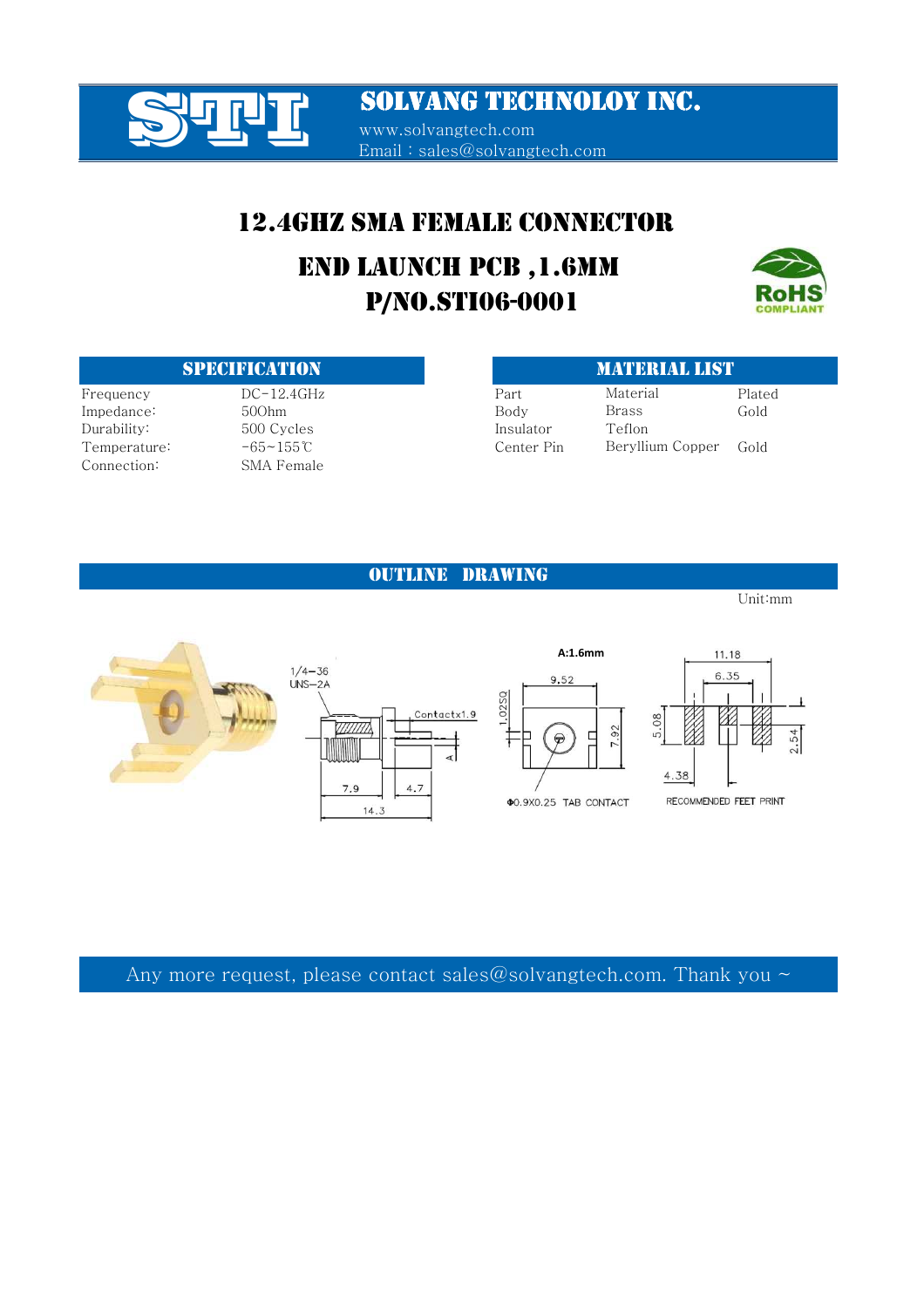

**SOLVANG TECHNOLOY INC.** www.solvangtech.com Email : sales@solvangtech.com

### 12.4GHZ SMA FEMALE CONNECTOR

# P/NO.STI06-0002 END LAUNCH PCB ,1.6MM



#### **SPECIFICATION**

 $Prequency$   $DC-12.4GHz$ Impedance: 500hm Durability: 500 Cycles Temperature: -65~155℃ Connection: SMA Female

| <b>MATERIAL LIST</b> |                  |        |  |
|----------------------|------------------|--------|--|
| Part                 | Material         | Plated |  |
| Body                 | Brass            | Gold   |  |
| Insulator            | Teflon           |        |  |
| Center Pin           | Beryllium Copper | Gold   |  |

#### OUTLINE DRAWING

Unit:mm

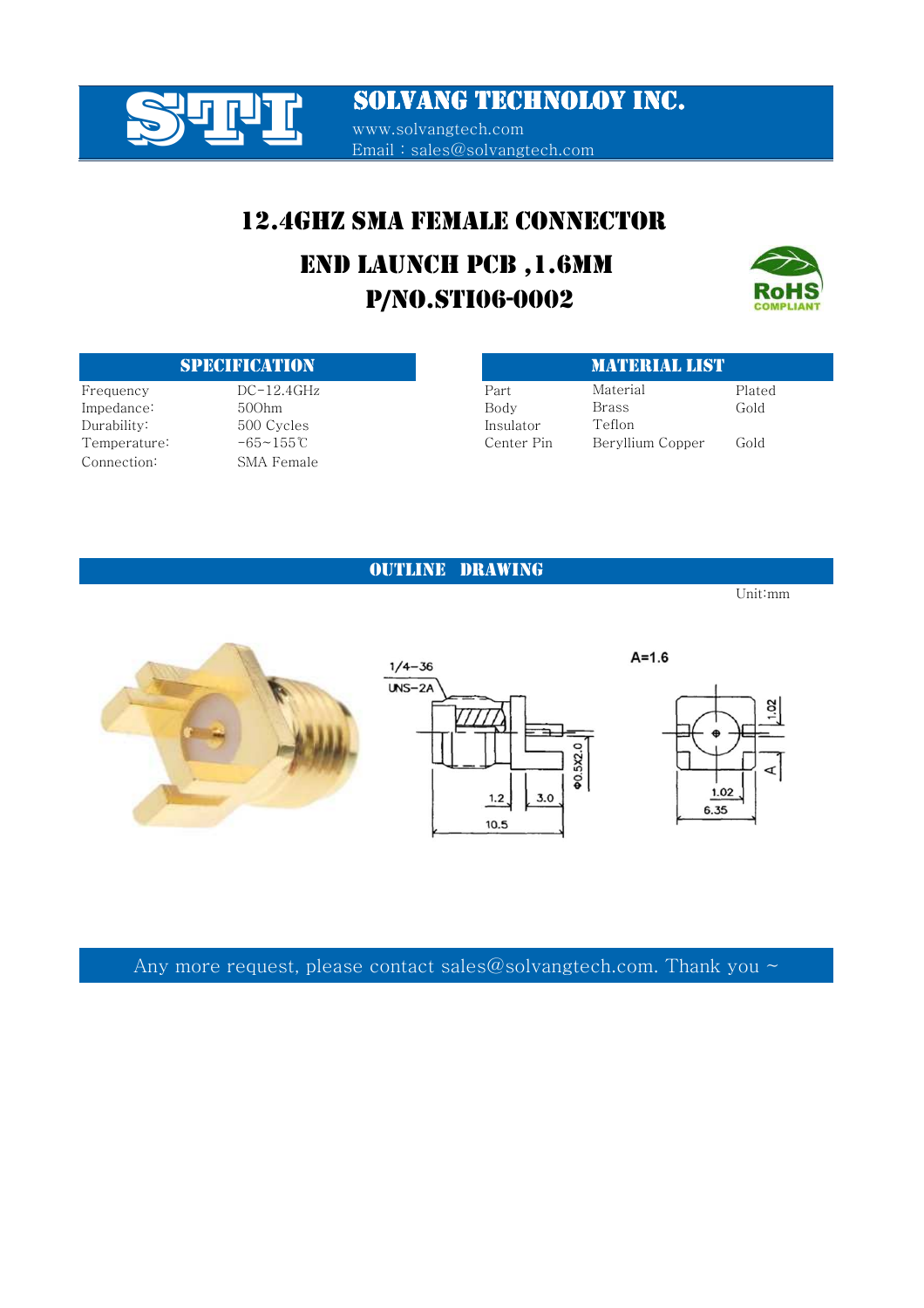

www.solvangtech.com Email : sales@solvangtech.com

### 12.4GHZ SMA FEMALE CONNECTOR

# P/NO.STI06-0003 END LAUNCH PCB ,1.0MM



#### **SPECIFICATION**

 $Prequency$   $DC-12.4GHz$ Impedance: 500hm Durability: 500 Cycles Temperature: -65~155℃ Connection: SMA Female

| <b>MATERIAL LIST</b> |        |
|----------------------|--------|
| Material             | Plated |
| Brass                | Gold   |
| Teflon               |        |
| Beryllium Copper     | Gold   |
|                      |        |

#### OUTLINE DRAWING

Unit:mm

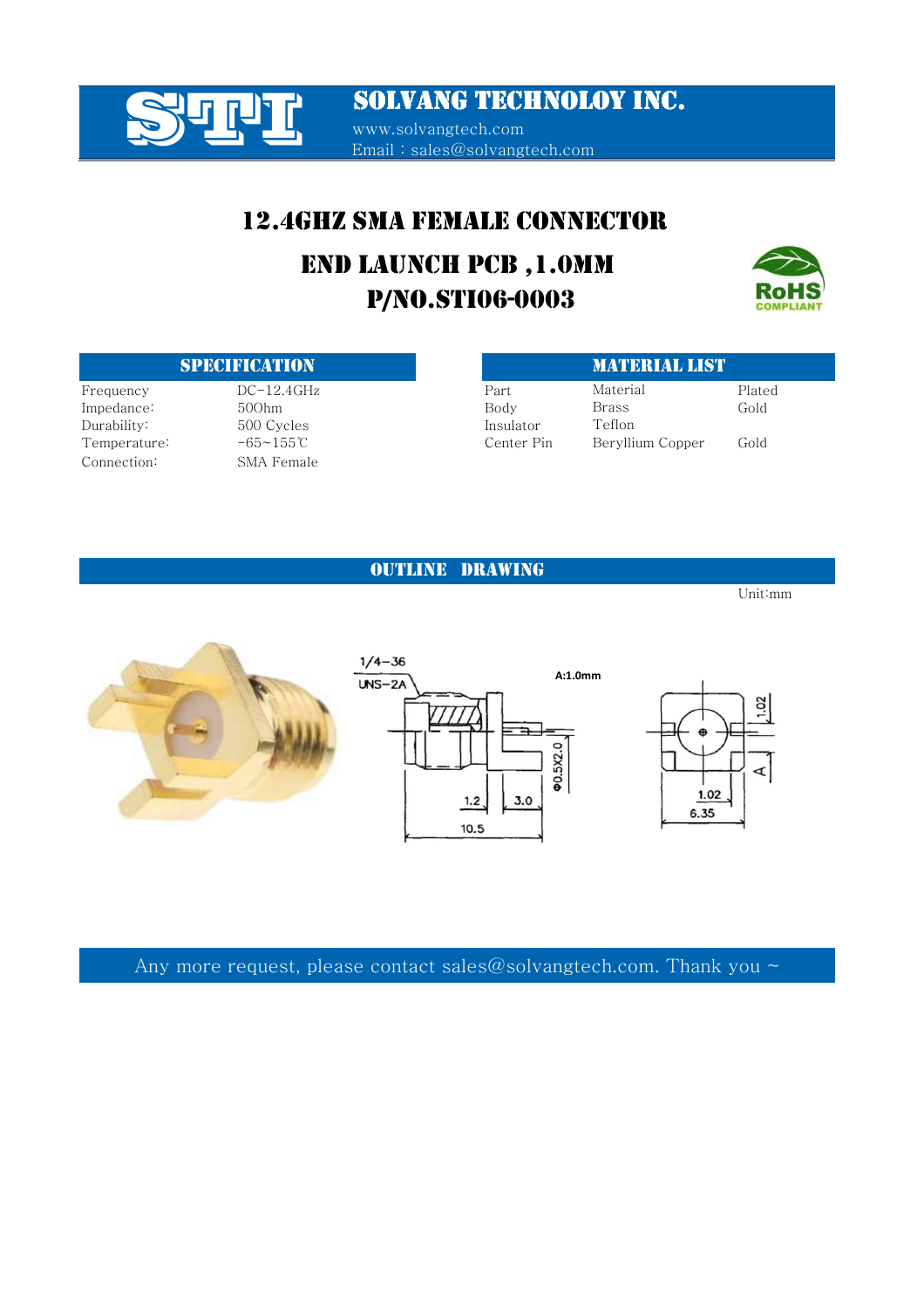

SOLVANG TECHNOLOY INC. www.solvangtech.com Email : sales@solvangtech.com

## 12.4GHZ SMA FEMALE CONNECTOR

 P/NO.STI06-0004 2HOLE FLANGE SOLDER CUP TERMINAL



#### **SPECIFICATION**

 $Prequency$   $DC-12.4GHz$ Impedance: 500hm Durability: 500 Cycles Temperature: -65~155℃ Connection: SMA Female

|            | <b>MATERIAL LIST</b> |        |
|------------|----------------------|--------|
| Part       | Material             | Plated |
| Body       | Brass                | Gold   |
| Insulator  | Teflon               |        |
| Center Pin | Beryllium Copper     | Gold   |

#### OUTLINE DRAWING

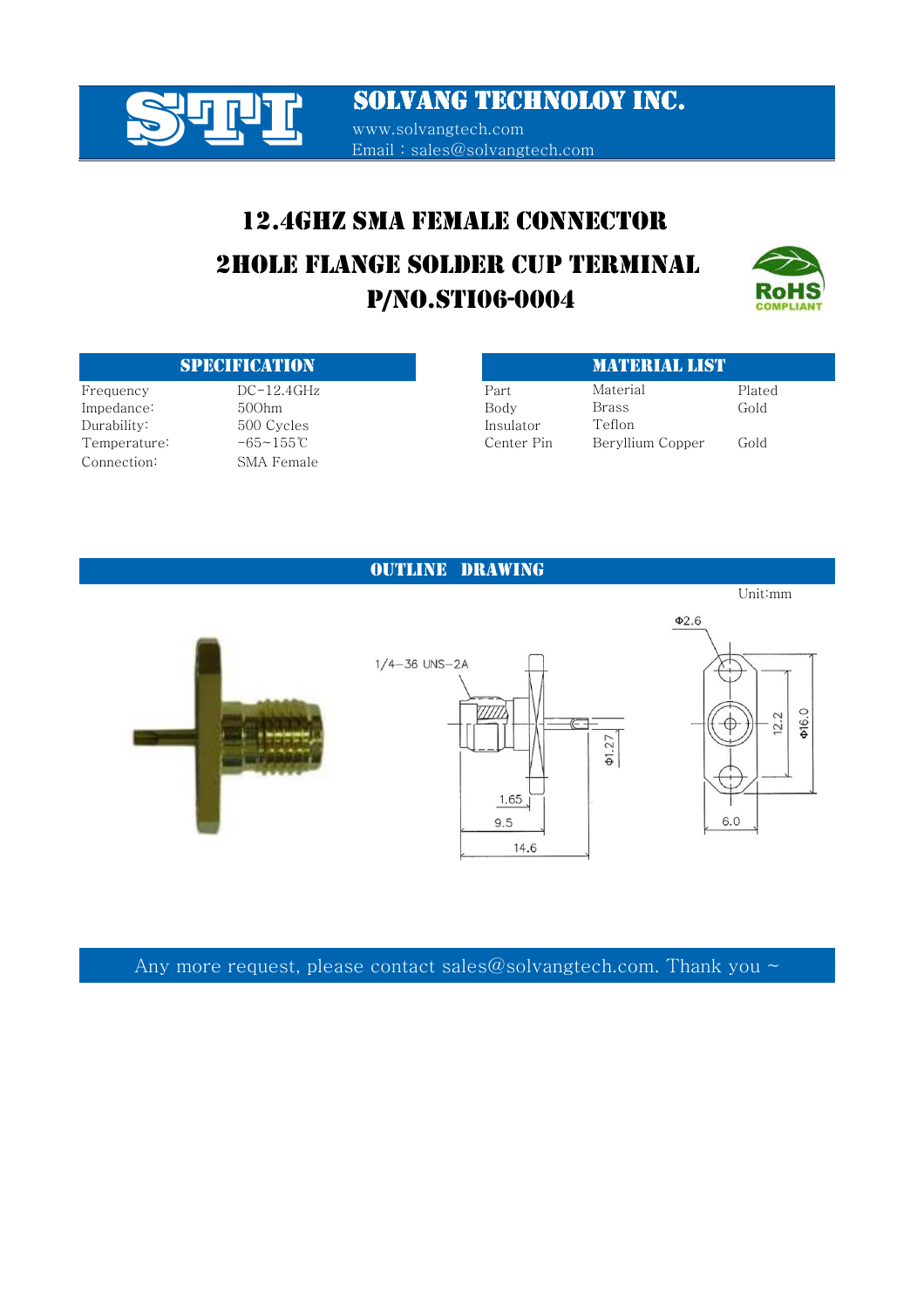

Email : sales@solvangtech.com

## 12.4GHZ SMA FEMALE CONNECTOR

## P/NO.STI06-0005 4HOLE FLANGE SOLDER CUP TERMINAL



Unit:mm

#### SPECIFICATION MATERIAL LIST

Durability: 500 Cycles 500 Purability: Connection: SMA Female

| $DC-12.4GHz$   | Part       | Material         | Plated |
|----------------|------------|------------------|--------|
| 500hm          | Body       | Brass            | Gold   |
| 500 Cycles     | Insulator  | Teflon           |        |
| $-65 - 155$ °C | Center Pin | Beryllium Copper | Gold   |
|                |            |                  |        |

#### OUTLINE DRAWING

 $\Phi$ 16.0  $Φ2.6$  $1/4 - 36$  UNS-2A  $\Phi$ 1.27 1.65 8.64 9.5 12.7SQ

14.6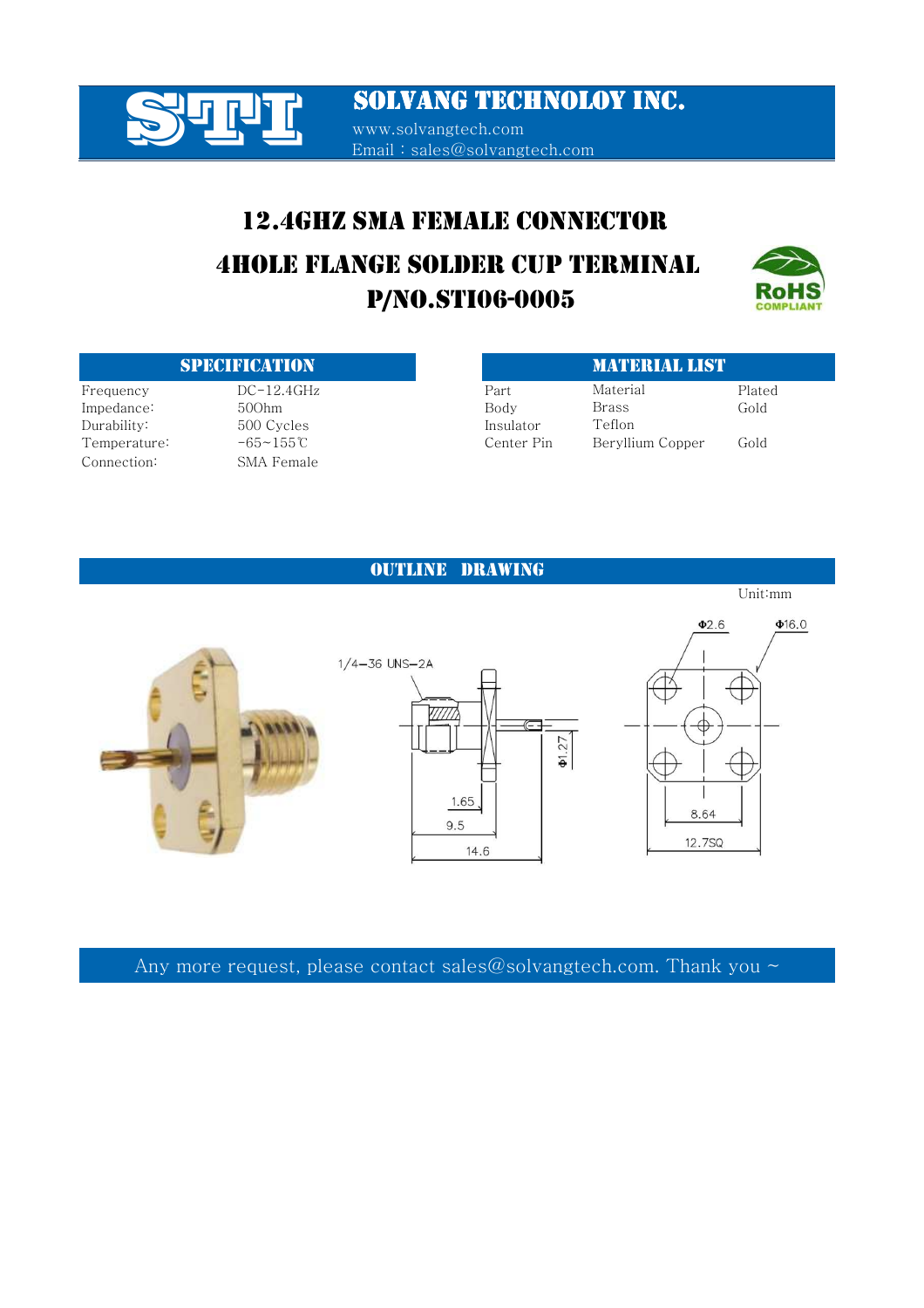

www.solvangtech.com Email : sales@solvangtech.com

### 6GHZ SMA FEMALE CONNECTOR

# P/NO.STI06-0006 THRU HOLE PCB



#### **SPECIFICATION**

Impedance: 500hm Durability: 500 Cycles Temperature:  $-40~85~^\circ$ Connection: SMA Female

| <b>SPECIFICATION</b> |                       |            | <b>MATERIAL LIST</b> |        |  |
|----------------------|-----------------------|------------|----------------------|--------|--|
| Frequency            | $DC-6GHz$             | Part       | Material             | Plated |  |
| Impedance:           | 500hm                 | Body       | Brass                | Gold   |  |
| Durabilitv: .        | 500 Cycles            | Insulator  | Teflon               |        |  |
| Temperature:         | $-40\sim85^{\circ}$ C | Center Pin | Phosphor Bronze      | Gold   |  |

#### OUTLINE DRAWING

Unit:mm





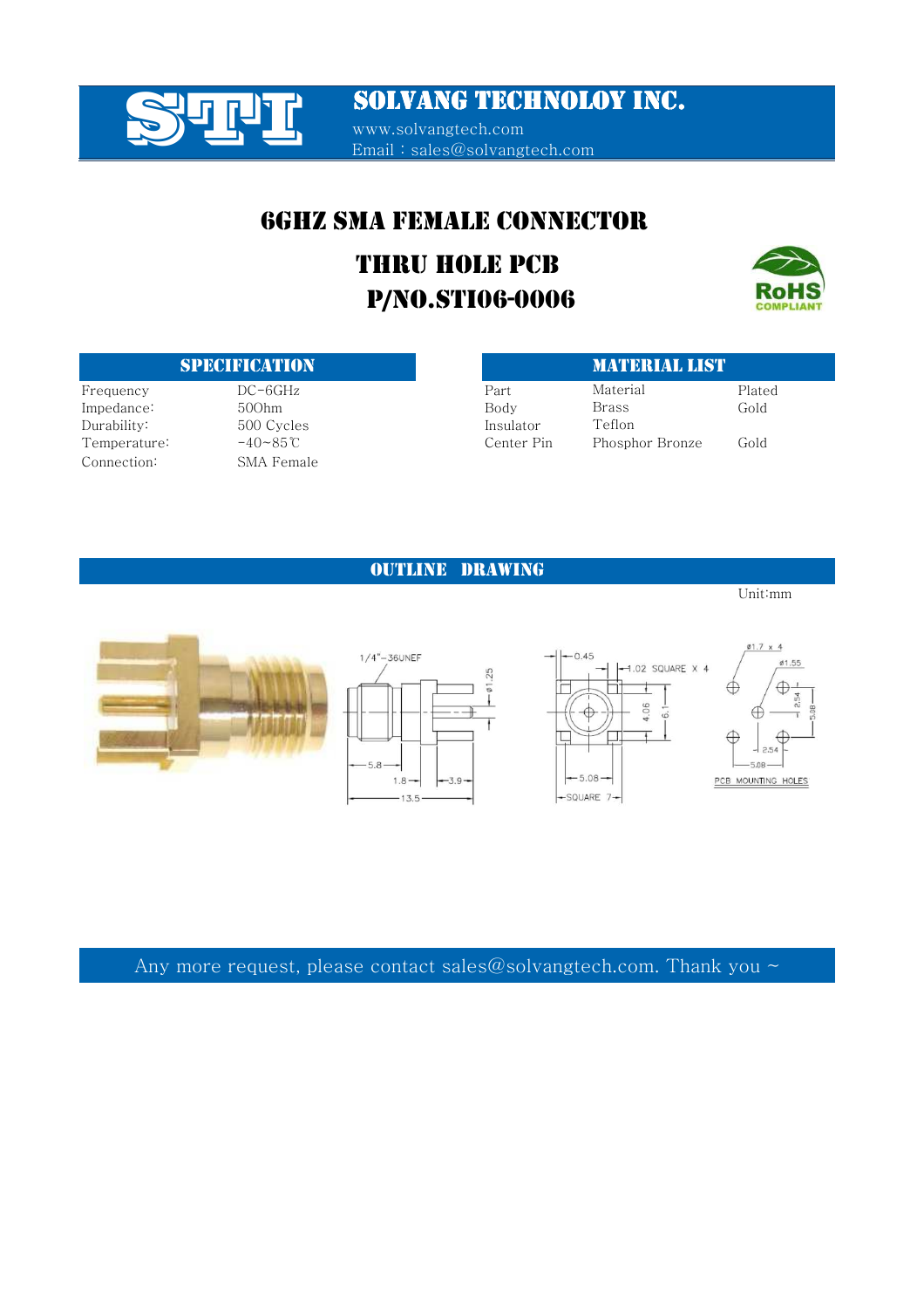

www.solvangtech.com Email : sales@solvangtech.com

### 12.4GHZ SMA FEMALE CONNECTOR

# P/NO.STI06-0007 END LAUNCH PCB ,1.0MM



#### SPECIFICATION MATERIAL LIST

Connection: SMA Female

Durability: 500 Cycles 500 Purability:

| N E AD I V LDI V LUNI |                   |            | ик <b>и</b> инкилими |        |
|-----------------------|-------------------|------------|----------------------|--------|
| Frequency             | $DC-12.4GHz$      | Part       | Material             | Plated |
| Impedance:            | 500hm             | Body       | Brass                | Gold   |
| Durability:           | 500 Cycles        | Insulator  | Teflon               |        |
| Temperature:          | $-65 \sim 155$ °C | Center Pin | Beryllium Copper     | Gold   |

#### OUTLINE DRAWING

Unit:mm